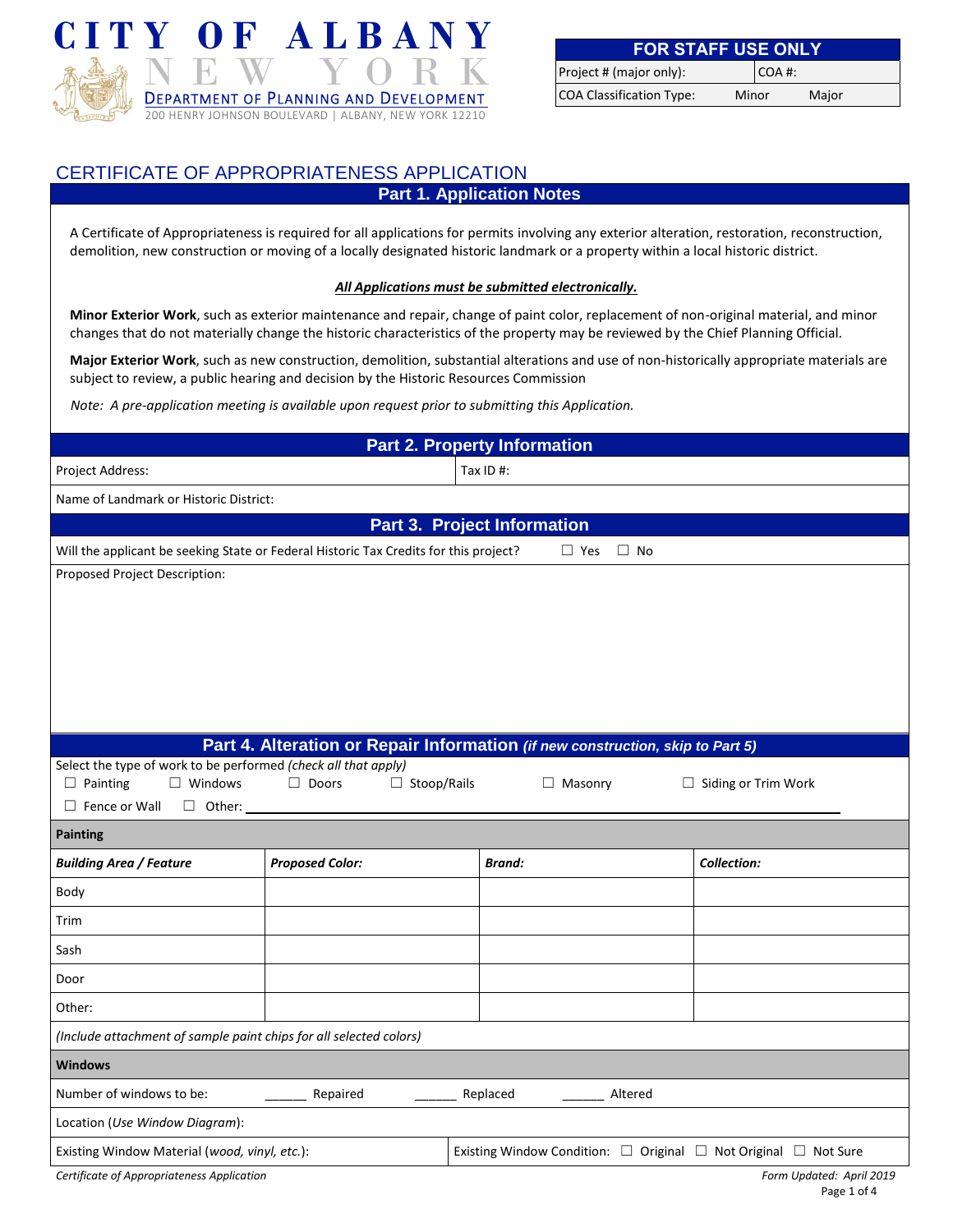| Configuration (i.e., double-hung sash, 2/2, 6/1, 6/6, etc.):                                                 |                   |          |                                                                         |         |
|--------------------------------------------------------------------------------------------------------------|-------------------|----------|-------------------------------------------------------------------------|---------|
| Width:                                                                                                       | Height:<br>Depth: |          |                                                                         |         |
| If replacing, indicate the reason for replacement:                                                           |                   |          |                                                                         |         |
| If altering, describe any proposed change (material, configuration, size of opening, etc.):                  |                   |          |                                                                         |         |
| <b>Doors</b>                                                                                                 |                   |          |                                                                         |         |
| Number of doors to be:<br>Repaired                                                                           |                   | Replaced | Altered                                                                 |         |
| Location (Attach a diagram, if necessary):                                                                   |                   |          |                                                                         |         |
| Existing Door Condition: □ Original □ Not Original □ Not Sure<br>Existing Door Material (wood, vinyl, etc.): |                   |          |                                                                         |         |
| Configuration (i.e. glass panes, divisions, decorative details and panels):                                  |                   |          |                                                                         |         |
| Width:                                                                                                       |                   | Height:  |                                                                         |         |
| If replacing, indicate the reason for replacement:                                                           |                   |          |                                                                         |         |
| If altering, describe any proposed change (material, configuration, size of opening, etc.):                  |                   |          |                                                                         |         |
| <b>Stoops/Rails</b>                                                                                          |                   |          |                                                                         |         |
| Number of Stoops/Rails to be:                                                                                | Repaired          | Replaced | Altered                                                                 |         |
| Existing Stoop Material (stone, wood, concrete, etc.):                                                       |                   |          | Existing Condition: $\Box$ Original $\Box$ Not Original $\Box$ Not Sure |         |
| <b>Existing Treds:</b>                                                                                       |                   | Width:   | Depth:                                                                  | Height: |
| Existing Rail Material (iron, vinyl, wood, etc.):                                                            |                   |          | Existing Rails: □ Original □ Not Original □ Not Sure                    |         |
| If replacing, indicate the reason for replacement:                                                           |                   |          |                                                                         |         |
| If altering, describe any proposed change (material, configuration, size of opening, etc.):                  |                   |          |                                                                         |         |
|                                                                                                              |                   |          |                                                                         |         |
| <b>Masonry</b>                                                                                               |                   |          |                                                                         |         |
| Type of Work: $\Box$ Substantial Reconstruction $\Box$ Minor Repair $\Box$ Repointing                        |                   |          |                                                                         |         |
| Existing Material (brick, stone, concrete, etc.):                                                            |                   |          | Existing Condition: $\Box$ Original $\Box$ Not Original $\Box$ Not Sure |         |
| Location (Attach a diagram, if necessary):                                                                   |                   |          |                                                                         |         |
| Type of mortar to be utilized:                                                                               |                   |          |                                                                         |         |
| <b>Siding or Trim Work</b>                                                                                   |                   |          |                                                                         |         |
| Type of Work: $\Box$ Full Residing $\Box$ Minor Repair $\Box$ Trim Work                                      |                   |          |                                                                         |         |
| Existing Material (wood, stucco, vinyl, etc.):                                                               |                   |          | Existing Condition: $\Box$ Original $\Box$ Not Original $\Box$ Not Sure |         |
| Location (Attach a diagram, if necessary):                                                                   |                   |          |                                                                         |         |
| Type of material to be utilized:                                                                             |                   |          |                                                                         |         |
| <b>Fence or Wall</b>                                                                                         |                   |          |                                                                         |         |
| Type of Work: $\Box$ Repair $\Box$ Replacement                                                               |                   |          |                                                                         |         |
| Existing Fence/Wall Material (masonry, wood, vinyl, etc.):                                                   |                   |          | Existing Condition: $\Box$ Original $\Box$ Not Original $\Box$ Not Sure |         |
| Location (Attach a diagram, if necessary):                                                                   |                   |          |                                                                         |         |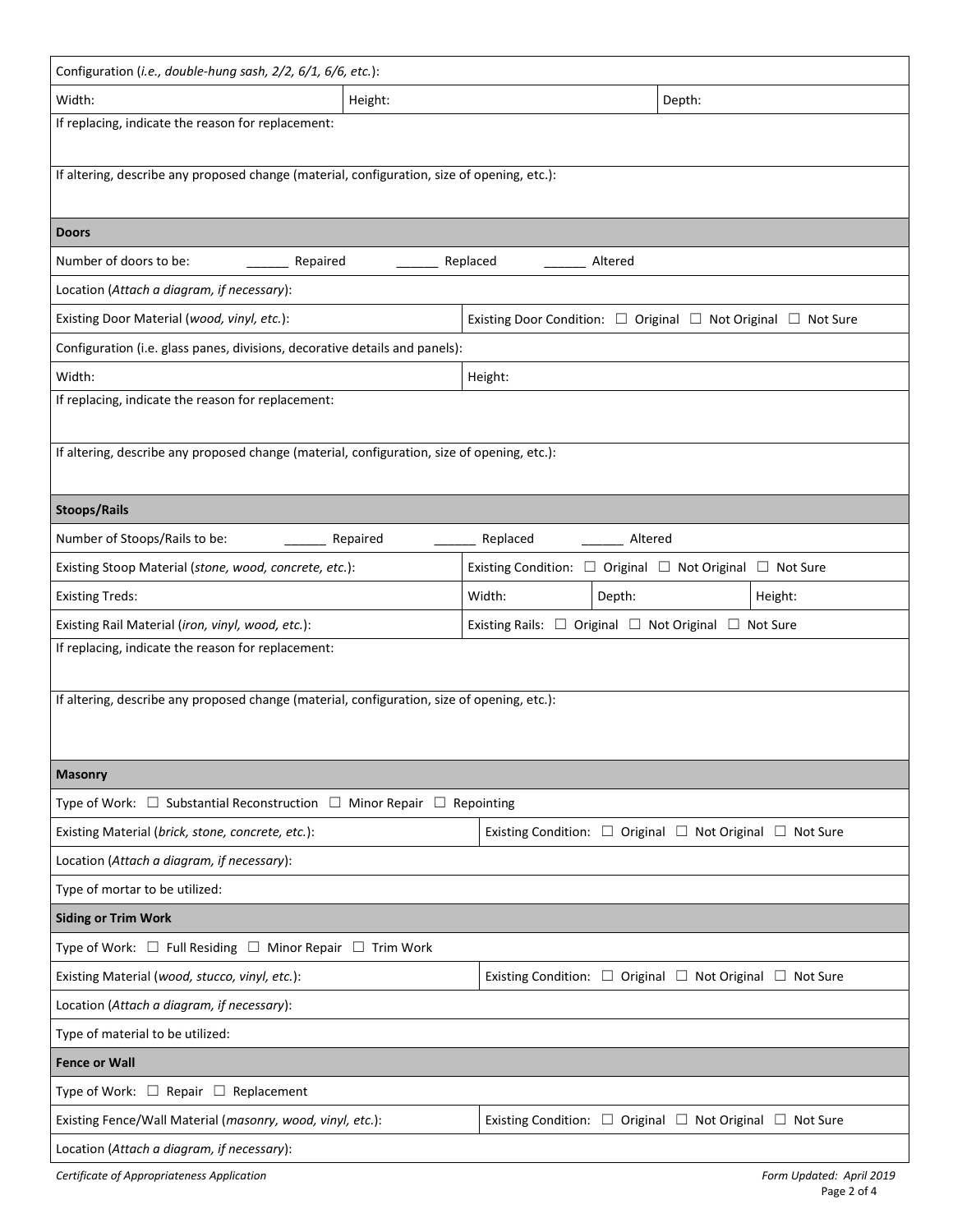| Type of material to be utilized:                                                                      |                                                                                                                                                                    |                               |                        |                                                                      |                       |  |
|-------------------------------------------------------------------------------------------------------|--------------------------------------------------------------------------------------------------------------------------------------------------------------------|-------------------------------|------------------------|----------------------------------------------------------------------|-----------------------|--|
| <b>Other / Additional Notes</b>                                                                       |                                                                                                                                                                    |                               |                        |                                                                      |                       |  |
|                                                                                                       |                                                                                                                                                                    |                               |                        |                                                                      |                       |  |
|                                                                                                       | Part 5. New Construction or Addition Information (if repair only, skip to Part 6)                                                                                  |                               |                        |                                                                      |                       |  |
|                                                                                                       | First Floor Building Area (sq. ft.):                                                                                                                               |                               |                        | Total Gross Floor Area (sq. ft.):                                    |                       |  |
|                                                                                                       | Front Building Setback (ft.):                                                                                                                                      |                               |                        | Frontage Buildout (ft.):                                             |                       |  |
|                                                                                                       | <b>Building Height</b><br>Feet:                                                                                                                                    |                               |                        | Stories:                                                             |                       |  |
|                                                                                                       | Describe how the proposed construction will relate to the architectural scale, massing, volumes and styles represented within the applicable historic<br>district: |                               |                        |                                                                      |                       |  |
| Indicate the proposed materials to be utilized, distinctive architectural features and ornamentation: |                                                                                                                                                                    |                               |                        |                                                                      |                       |  |
|                                                                                                       |                                                                                                                                                                    |                               |                        | Part 6. Signage Information (if no proposed signage, skip to Part 7) |                       |  |
|                                                                                                       | Type: $\Box$ Freestanding                                                                                                                                          | $\Box$ Wall $\Box$ Projecting | $\Box$ Awning          | Location:                                                            |                       |  |
| Sign 1                                                                                                | Total Area:                                                                                                                                                        | Width:                        |                        | Depth:                                                               | Projection from Wall: |  |
|                                                                                                       | Material:                                                                                                                                                          |                               | <b>Mounting Style:</b> |                                                                      |                       |  |
|                                                                                                       | Lighted: □ Yes □ No                                                                                                                                                | If yes, describe:             |                        |                                                                      |                       |  |
|                                                                                                       | Type: $\Box$ Freestanding<br>$\square$ Wall                                                                                                                        | $\Box$ Projecting             | $\Box$ Awning          | Location:                                                            |                       |  |
| Sign 2                                                                                                | Width:<br><b>Total Area:</b>                                                                                                                                       |                               | Depth:                 | Projection from Wall:                                                |                       |  |
|                                                                                                       | Material:                                                                                                                                                          |                               | Mounting Style:        |                                                                      |                       |  |
|                                                                                                       | Lighted: □ Yes □ No                                                                                                                                                | If yes, describe:             |                        |                                                                      |                       |  |
|                                                                                                       | Type: $\Box$ Freestanding                                                                                                                                          | $\Box$ Wall $\Box$ Projecting | $\Box$ Awning          | Location:                                                            |                       |  |
| Sign 3                                                                                                | Width:<br>Total Area:                                                                                                                                              |                               | Depth:                 | Projection from Wall:                                                |                       |  |
|                                                                                                       | Material:                                                                                                                                                          |                               | Mounting Style:        |                                                                      |                       |  |
| Lighted: □ Yes □ No<br>If yes, describe:                                                              |                                                                                                                                                                    |                               |                        |                                                                      |                       |  |
|                                                                                                       | Type: $\Box$ Freestanding                                                                                                                                          | $\Box$ Wall $\Box$ Projecting | $\Box$ Awning          | Location:                                                            |                       |  |
| Sign 4                                                                                                | Total Area:                                                                                                                                                        | Width:                        |                        | Depth:                                                               | Projection from Wall: |  |
|                                                                                                       | Material:                                                                                                                                                          |                               | Mounting Style:        |                                                                      |                       |  |
|                                                                                                       | Lighted: □ Yes □ No                                                                                                                                                | If yes, describe:             |                        |                                                                      |                       |  |